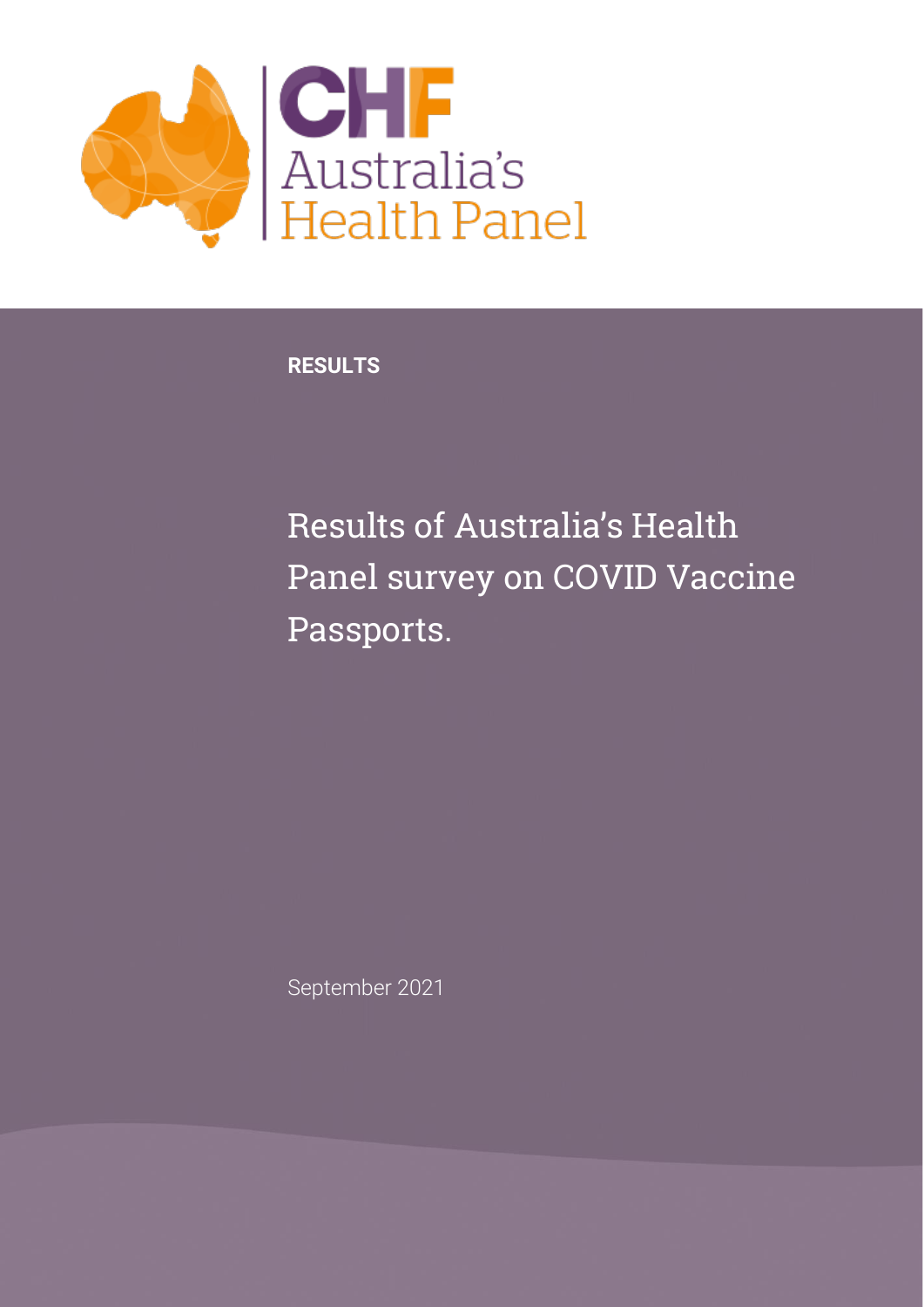Consumers Health Forum of Australia (2021) *Results of Australia's Health Panel survey on COVID Vaccine Passports,* Canberra, Australia

> P: 02 6273 5444 E: [info@chf.org.au](mailto:info@chf.org.au)

[twitter.com/CHFofAustralia](http://twitter.com/CHFofAustralia)  [facebook.com/CHFofAustralia](http://facebook.com/CHFofAustralia)

> Office Address 7B/17 Napier Close, Deakin ACT 2600

> > Postal Address

PO Box 73 Deakin West ACT 2600

*Consumers Health Forum of Australia is funded by the Australian Government as the peak healthcare consumer organisation under the Health Peak and Advisory Bodies Programme*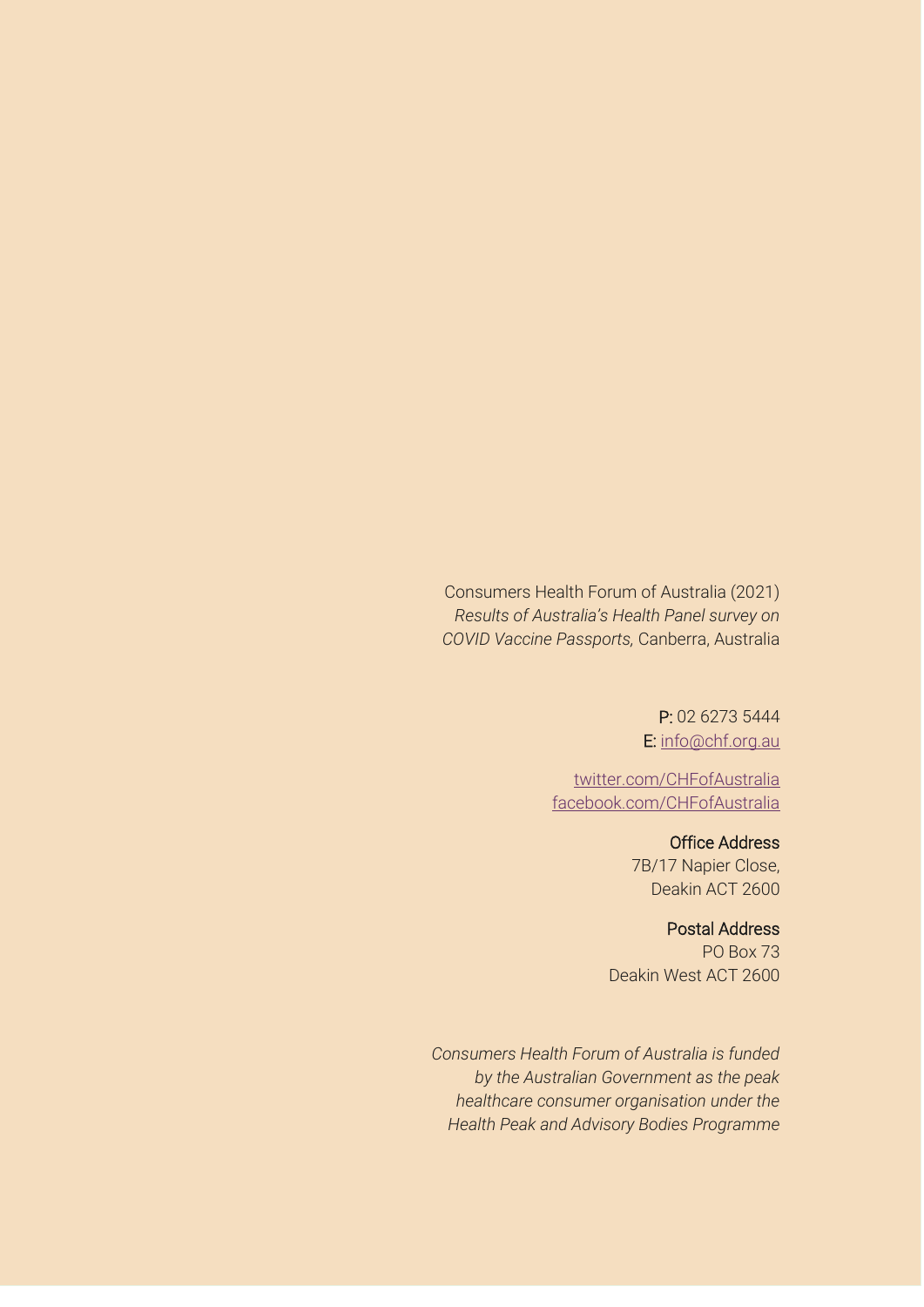# **Contents**

| COVID Passport Implementation9 |  |
|--------------------------------|--|
|                                |  |
|                                |  |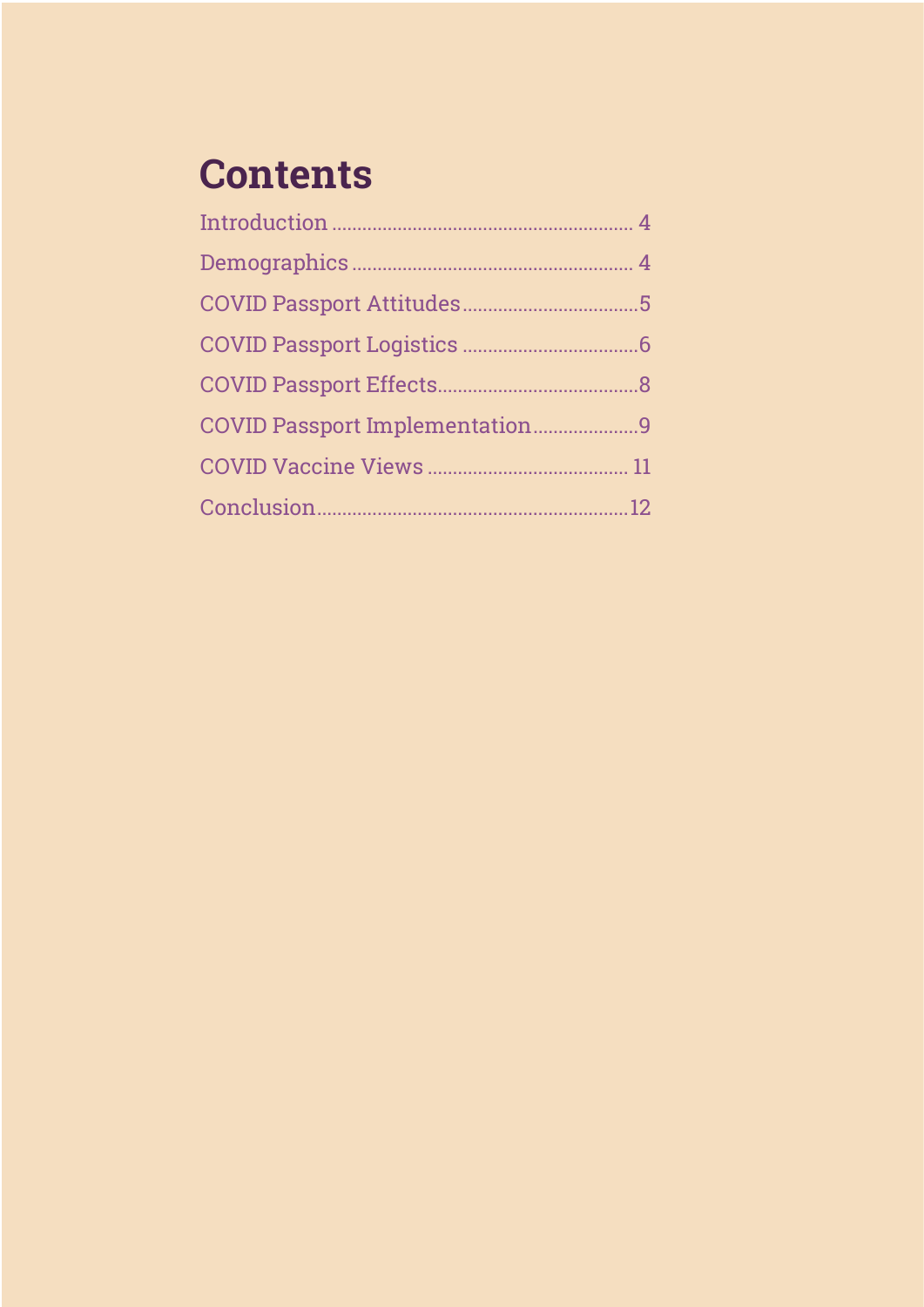#### <span id="page-3-0"></span>Introduction

*"I think it [a COVID Passport] would be a sensible thing to offer vaccinated people. I believe it would encourage vaccination in those people not quite sure of the safety of the vaccination."*

*"I find the whole discussion abhorrent. I find this frightening and worried the fact of the passport is open to so much abuse by companies and businesses. No one should know our vaccine status but me and my doctor. I am emphatically opposed to it."*

As the global COVID-19 pandemic continued across the globe and COVID restrictions across the country were extended as the delta variant created new outbreaks in NSW and Victoria, additional strategies are being considered to raise vaccination levels and "beat COVID" so that Australians can return to a pre-COVID lifestyle.

One common suggestion was to further develop the MyGov COVID-19 Vaccination Certified into a 'COVID Passport' or 'COVID Vaccine Passport'. An official document that confirms COVID related information such as vaccination status and confers eligibility for a reduction in the number and scope of restrictions a person is required to follow, including for interactions between members of the community.

For the September 2021 survey of Australia's Health Panel, we want to hear what Panellists think of this idea of a COVID Passport and their views on how it could operate.

*Note- for the purposes of this survey we use the term 'COVID Passport', although we acknowledge that in some contexts different name or labels will be used.*

#### <span id="page-3-1"></span>**Demographics**

For this survey 207 panellists participated. They were mostly female (80%), aged 46 or older (84%) and lived in major cities of more than 250,000 people (71%). Panellists came from across every state and territory. Panellists generally reported as being reasonably healthy, with only 5% reporting they were in poor health while on 21% reported they were in excellent health. Additionally, 1% identified as Aboriginal or Torres Strait Islander, 6% as LGBTIQA+, 8% as culturally or linguistically diverse and 18% as a person with a disability.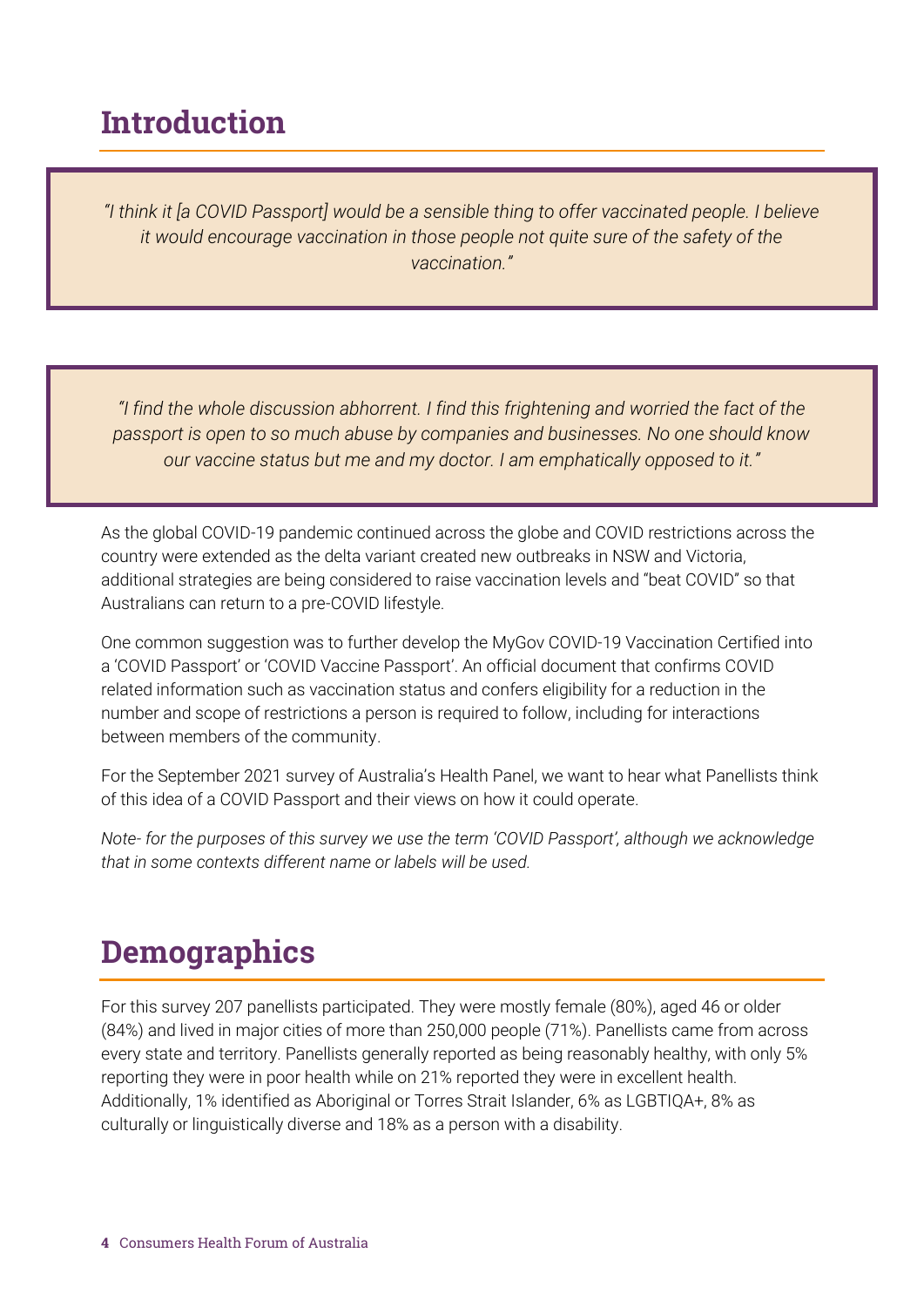### <span id="page-4-0"></span>COVID Passport Attitudes

Panellists were largely in favour of a COVID Passport being introduced- with 72% supporting it, 12% opposing and 15% being unsure. However, those who were not in support of a COVID passport generally cited a common reason for their opposition or uncertainty- the principle that such a document would be breaching their privacy by disclosing personal health information they believed should be known only to them and their doctor.

If a COVID Passport was introduced, panellists were overwhelming in favour of it in including a person's COVID vaccine 2<sup>nd</sup> dose status (86%) and any COVID vaccine medical exemptions (78%). Panellists were mixed as to whether a photo (62%), COVID vaccination *1 st* dose (61%) or recent COVID test results (53%).

Panellists were not supportive of COVID Passports containing other personal information like date of birth or address (37%) or other vaccinations status e.g. influenza (28%). When asked what information explicitly *shouldn't* be on a COVID Passport, significant proportions of panellists selected other personal information (40%) and other vaccination status (48%) as information that specifically should be excluded.

This indicates that the Australian populace would generally be supportive of having a COVID Passport system established, but that it would need to be opt-in and contain only the most critical COVID specific information e.g. fully vaccinated status and/or medical exemptions.

*"Minimise the information it shows, e.g. just show eligibility for whatever the State restrictions are… Some form of security so that validity can be confirmed."*

*"COVID passports are abhorrent, immoral and an offence against humanity."*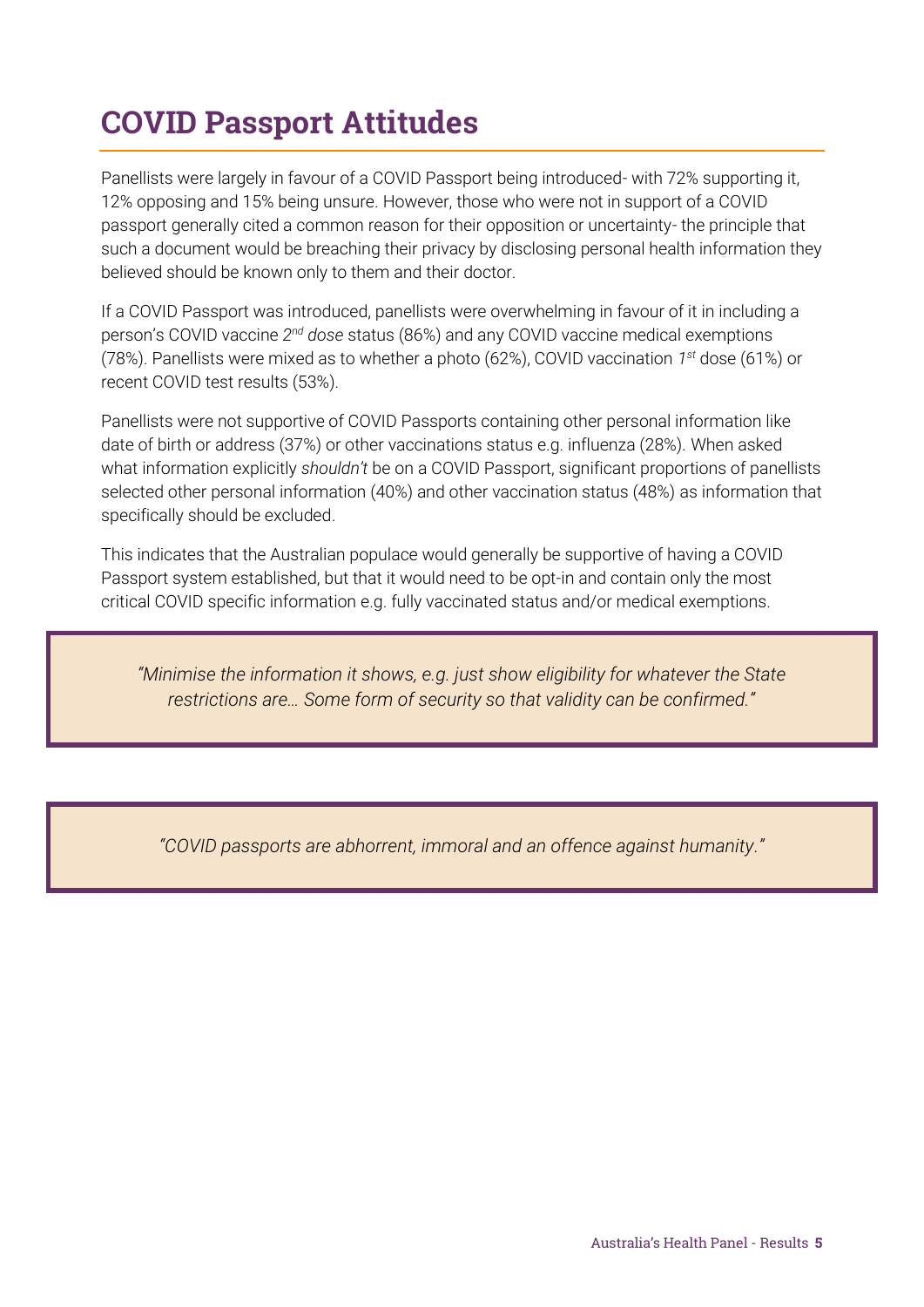# <span id="page-5-0"></span>COVID Passport Logistics

Regarding what format COVID Passports should be made available in, no suggested format was a clear favourite. Every option received support from between one third and two thirds of Panellists, except for a physical booklet like what is used to manage childhood vaccines (7%). See Table 2 for the full breakdown.

As to what formats they personally would primarily use, the clear preference was for it to be on people's phones in the same app that they use to 'check in' as part of COVID requirements (35%). The next most popular was 'a physical card that fits in a wallet/purse' (18%) and rounding out the top 3 was 'on my phone in my digital wallet'. Interestingly there was relatively little interest for a new dedicated app to be created to manage a COVID Passport (12%).

|                                                                         | <b>Want</b> | Personal       |
|-------------------------------------------------------------------------|-------------|----------------|
|                                                                         | as an       | preference for |
| <b>Potential COVID Passport format</b>                                  | option      | primary use    |
| A physical card that fits in my wallet/purse                            | 60%         | 18%            |
| On my phone in the same app I use to 'Check In' to locations as part of |             |                |
| <b>COVID</b> requirements                                               | 53%         | 35%            |
| The same format as the current COVID Certificate i.e. in My Health      |             |                |
| Record or via the Immunisation Register                                 | 43%         | 10%            |
| On my phone in a dedicated app                                          | 36%         | 12%            |
| On my phone in my digital wallet e.g. Apple Wallet, Google Pay          | 34%         | 15%            |
| Other (please specify)                                                  | 13%         | 2%             |
| A physical booklet like the Immunisation Book for managing childhood    |             |                |
| vaccines (sometimes called the "Maternal Child and Welfare Nurse        |             |                |
| Health Book" or "Blue Book")                                            | 7%          | 2%             |
| None, I would not use it                                                | N/A         | 6%             |

*Table 1- Panellist views and personal preference on potential formats for COVID Passport*

In the free text 'Other' fields, Panellists did not suggest specific additional alternate formats but highlighted some characterises of formats they thought would be essential:

- The ability for the COVID passport to not be fakeable, falsifiable or in some way easy to modify.
- A flexible format that is both digital and on-digital to allow for people in different situations to be able to use their COVID passport.
- No format at all i.e. not having or needing to use a COVID passport.

*"A combination of convenient "hardcopy" and digital storage will be ideal as this gives people different options to use whatever suits them"*

Panellists overwhelming believed that a COVID Passport should be administered at a Federal level (71%), with only a minority thinking it should be done at a State/Territory level (19%). The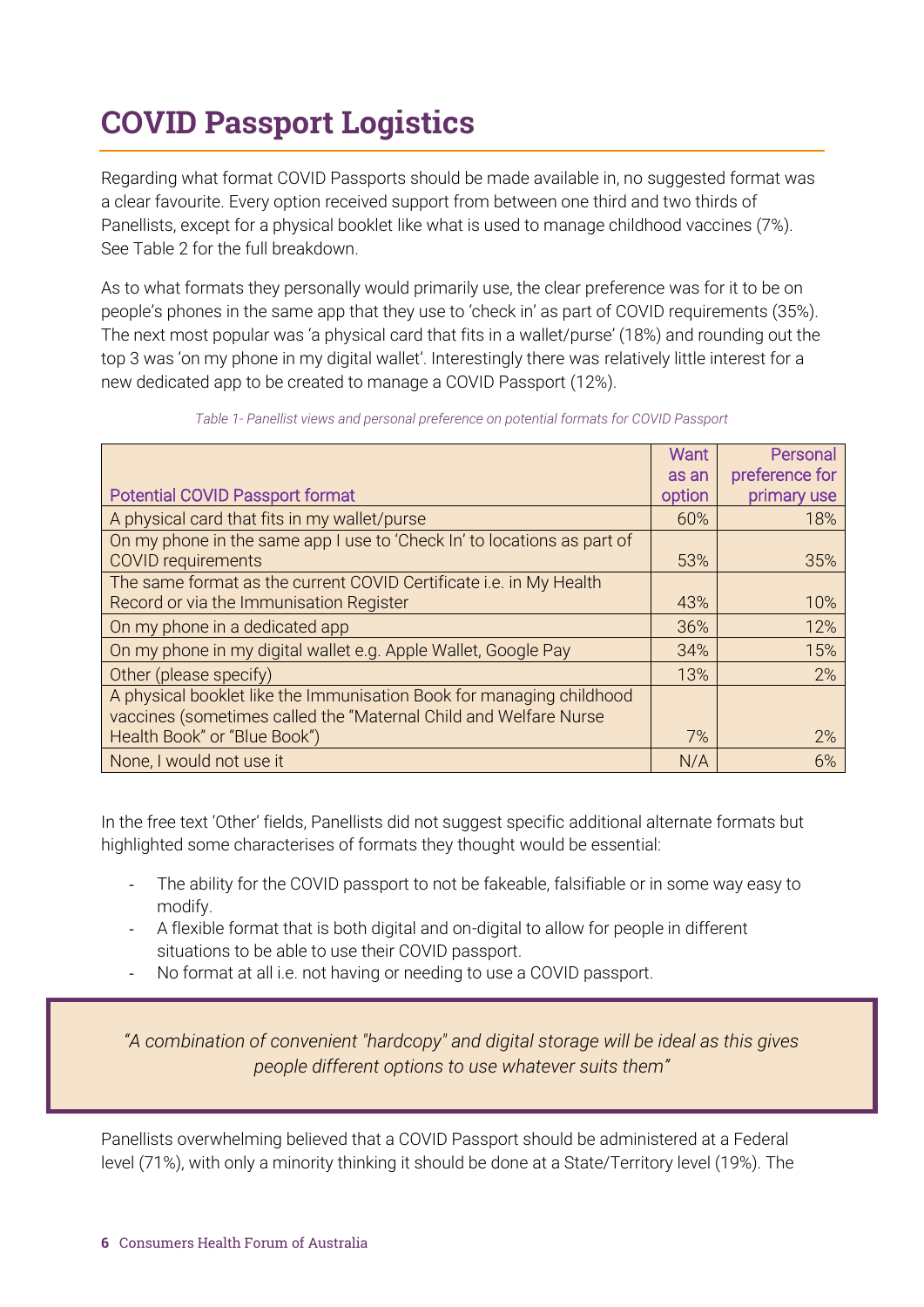remaining 10% who selected 'Other' did not nominate any alternative administration levels, such as locally or internationally, rather noting that either:

- They did not think there should be a COVID passport
- Normally they would want it administered Federally but that given the track record of the current Federal Government they do not believe it would be done successfully if administered by them.

Aligning with that second point, Panellists were generally concerned about COVID passports being falsified or being held up with administrative errors or delays- with only 11% of Panellists expressing that they were not concerned about either of these things. See Table 2.

|                                               | Very      |     | Concerned   Somewhat   Not |           |
|-----------------------------------------------|-----------|-----|----------------------------|-----------|
|                                               | concerned |     | concerned                  | concerned |
|                                               |           |     |                            | at all    |
| How concerned are you about the               | 28%       | 31% | 31%                        | 11%       |
| possibility of fraud via people falsifying    |           |     |                            |           |
| COVID passports?                              |           |     |                            |           |
| How concerned are you about the               | 26%       | 30% | 32%                        | 11%       |
| possibility of administrative error or delays |           |     |                            |           |
| - e.g. vaccines not being updated in          |           |     |                            |           |
| immunisation register or reflected in the     |           |     |                            |           |
| COVID passport?                               |           |     |                            |           |

*Table 2- Level of concern amongst Panellists about COVID Passport logistic issues*

This indicates that the Australian populace who want a COVID passport want a system that is flexible in format, integrated with other COVID systems such as 'check in' apps while maintaining security/reliability and is administered, competently, as a single system Australia wide.

*I expect many and big hiccups with the government's implementation and use of the*  passport. From the money that would be wasted on the wrong technology and methods. I am convinced that the government will constantly try to include in the passport more *information than necessary, share information between agencies.*

*There will be data mistakes and I expect the agency in charge to be very slow to correct them. I am concern about the well-being of the people who will have to deal with such a level of frustration and bureaucracy.*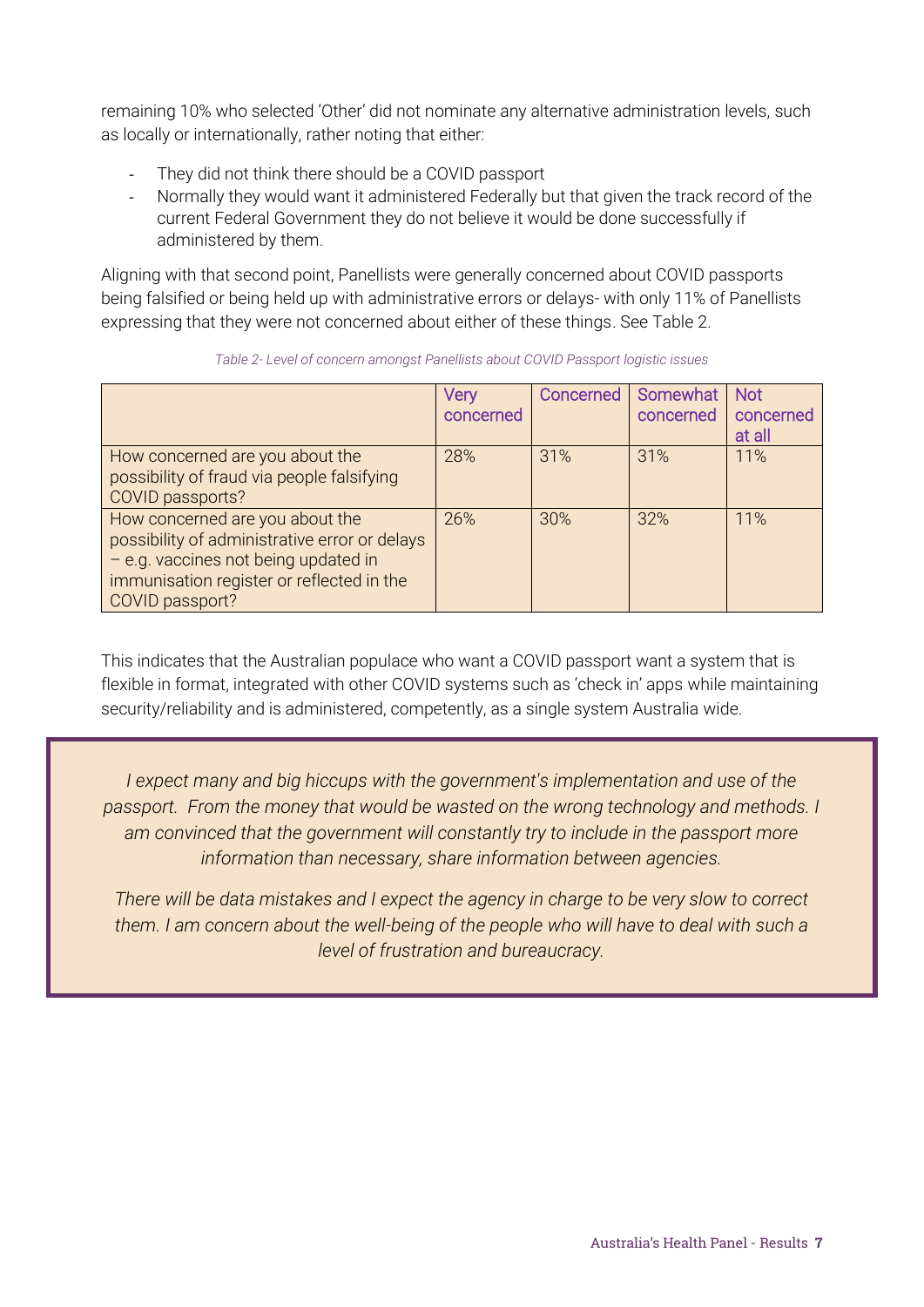## <span id="page-7-0"></span>COVID Passport Effects

In regards to what COVID Passports could enable, majorities of panellists supported them enabling international travel and return to Australia (67%), being able to freely conduct normal activities in one's local area e.g. go to the gym or eat at a restaurant (64%) and be exempt from quarantine requirements when crossing State borders within Australia (57%).

Panellists did not support COVID passports permitting exemption from stay at home/lockdown requirements (39%), being able to not wear a facemask within outside their home (17%) or a general exemption from all COVID restrictions (23%). Additionally, Panellists were split (46%) as to whether COVID passports should enable them to attend activities with large numbers of people e.g. live sport, music concerts. See Table 3 for the full breakdown.

*Table 3- Panellist views on potential benefits conferred by a COVID Passport*

|                                                                                 | Level of |
|---------------------------------------------------------------------------------|----------|
| <b>Potential COVID benefit Passport</b>                                         | support  |
| To be able to travel internationally and easily return to Australia             | 67%      |
| To be able to freely conduct normal activities in my local area e.g. go to the  |          |
| gym, eat a meal in a restaurant, play social sport, go to the cinema etc        | 64%      |
| Be exempt from quarantine requirements when crossing state borders              | 57%      |
| To be able to freely attend events/activities with large numbers of people e.g. |          |
| watch live sport events, attend a music performance                             | 46%      |
| Be exempt from stay at home/lockdown restrictions                               | 39%      |
| Be exempt from all COVID related restrictions                                   | 23%      |
| Be allowed to not wear a face mask when outside my home                         | 17%      |
| Other (please specify)                                                          | 15%      |

This indicates that the overwhelming desire from the community is to be able to return to the normally of life pre-COVID and be able to reunite with family and loved ones, which were the predominate themes provided in the open text responses. However equally people are aware that vaccines won't be a silver bullet that allows us to overcome COVID, meaning that other measures will still need to be implemented and followed.

*The passport is not a standalone solution to the current issue of the economic and social downside of lockdowns and restrictions. We'll need well-funded and resourced tracking and testing for a long time into the future and the current focus and debate on passports is unhelpful in helping the public to grasp what's ahead. It may foster unrealistic expectations about what the COVID normal future can be.*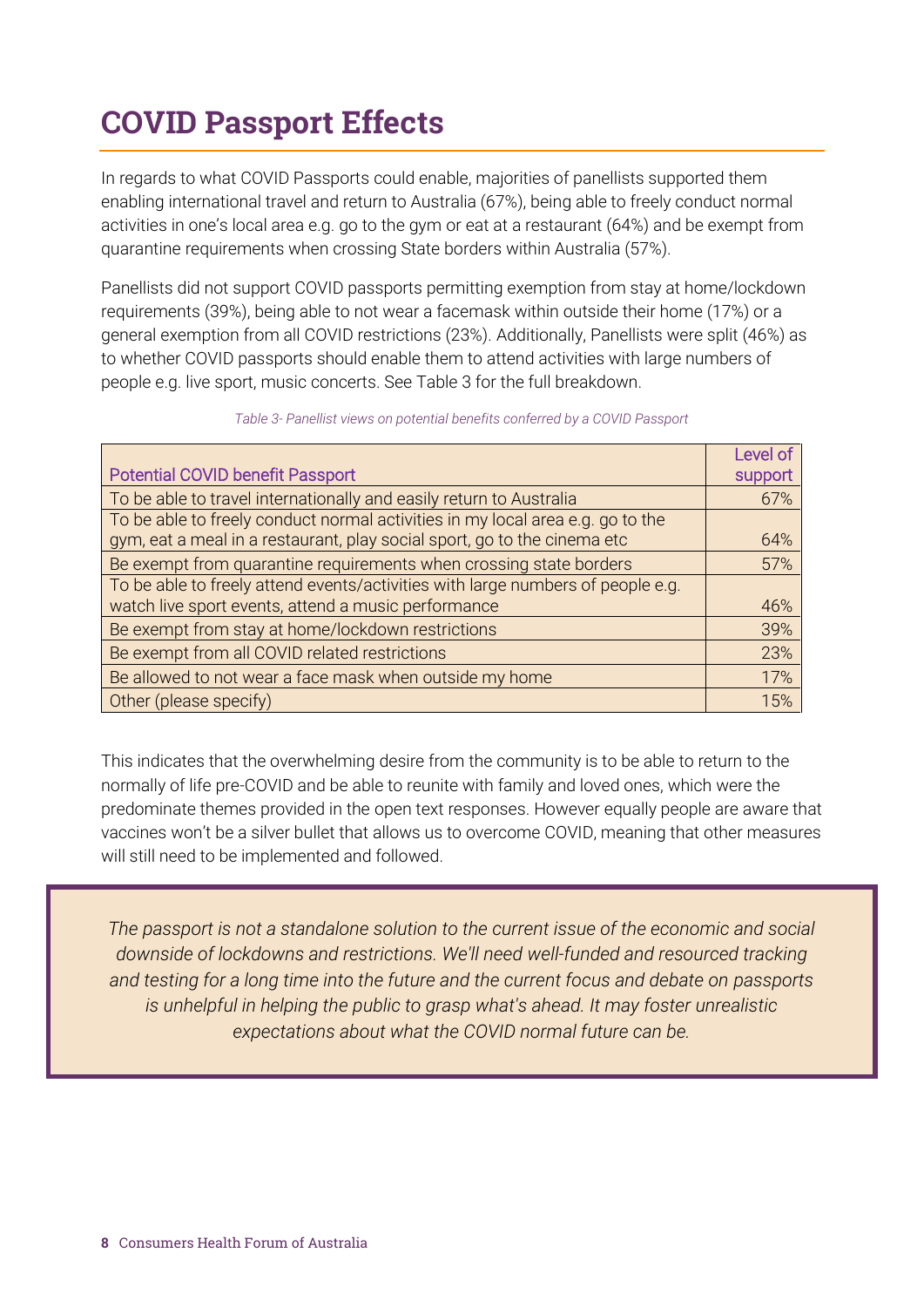### <span id="page-8-0"></span>COVID Passport Implementation

Panellists were overwhelmingly in support of private business being able to deny non-essential services to people who don't have a COVID passport that confirms their vaccination and/or noninfectious status- with 71% of panellists supporting that. Panellists were comparatively split as to whether Government/Public agencies could similarly do the same- with 55% of panellists supporting them also being able to deny non-essential services to those without COVID Passports. See Table 4.

Interestingly Panellists were less certain as to whether COVID Passports would help us to 'beat COVID', with only 40% thinking they would. A further 35% thought they maybe would help, 8% were unsure if they would help and the remaining 18% didn't think they would help. However, Panellists were generally supportive of the government using privileges linked to COVID Passports to drive up vaccine uptake (59%).

|                                                                                                                                                                                                                                                                                                      | Yes | <b>Maybe</b> | No. | Unsure |
|------------------------------------------------------------------------------------------------------------------------------------------------------------------------------------------------------------------------------------------------------------------------------------------------------|-----|--------------|-----|--------|
| If there was a COVID Passport system implemented, do you<br>believe that private businesses should be able to deny non-<br>essential services to a person who does not have a COVID<br>Passport that confirms full vaccination status and/or non-<br>infection status?                               | 71% | 14%          | 12% | 3%     |
| If there was a COVID Passport system implemented, do you<br>believe that Government/Public Agencies should be able to<br>deny non-essential access to services or facilities to a person<br>who does not have a COVID Passport that confirms full<br>vaccination status and/or non-infection status? | 55% | 18%          | 21% | 6%     |
| Do you believe that introducing COVID passports would help<br>us beat COVID?                                                                                                                                                                                                                         | 40% | 35%          | 18% | 8%     |
| Should the government use COVID passports and privileges to<br>drive up vaccine uptake?                                                                                                                                                                                                              | 59% | 19%          | 18% | 5%     |

#### *Table 4- Panellist views on what COVID Passports should and shouldn't be used for*

Panellists were overwhelmingly in favour of getting a COVID passport personally if one was introduced, with 81% reporting that they would get one.

They did however have some concerns that introducing a COVID passport could cause some groups in Australia to be disadvantaged. Generally due to a fear that these groups would be excluded or be denied services due to not having a COVID Passport *despite their non-vaccination being out of their control*.

Prime amongst such groups were those who are unable to get vaccinated due to medical concerns e.g. those allergic to vaccine components. Next most common were those who are part of historically or currently marginalised communities such as First Nations Peoples, CALD communities or migrants and had reasons to be distrustful of Government led programs. Third were those groups who simply had not yet had the opportunity to access the vaccine- whether it was due to a supply issue in their area, a low number of health professionals administering in their area or simply due to them being a low priority group who hadn't had sufficient time pass to get their second dose. Finally were those whose personal circumstance (such as homelessness)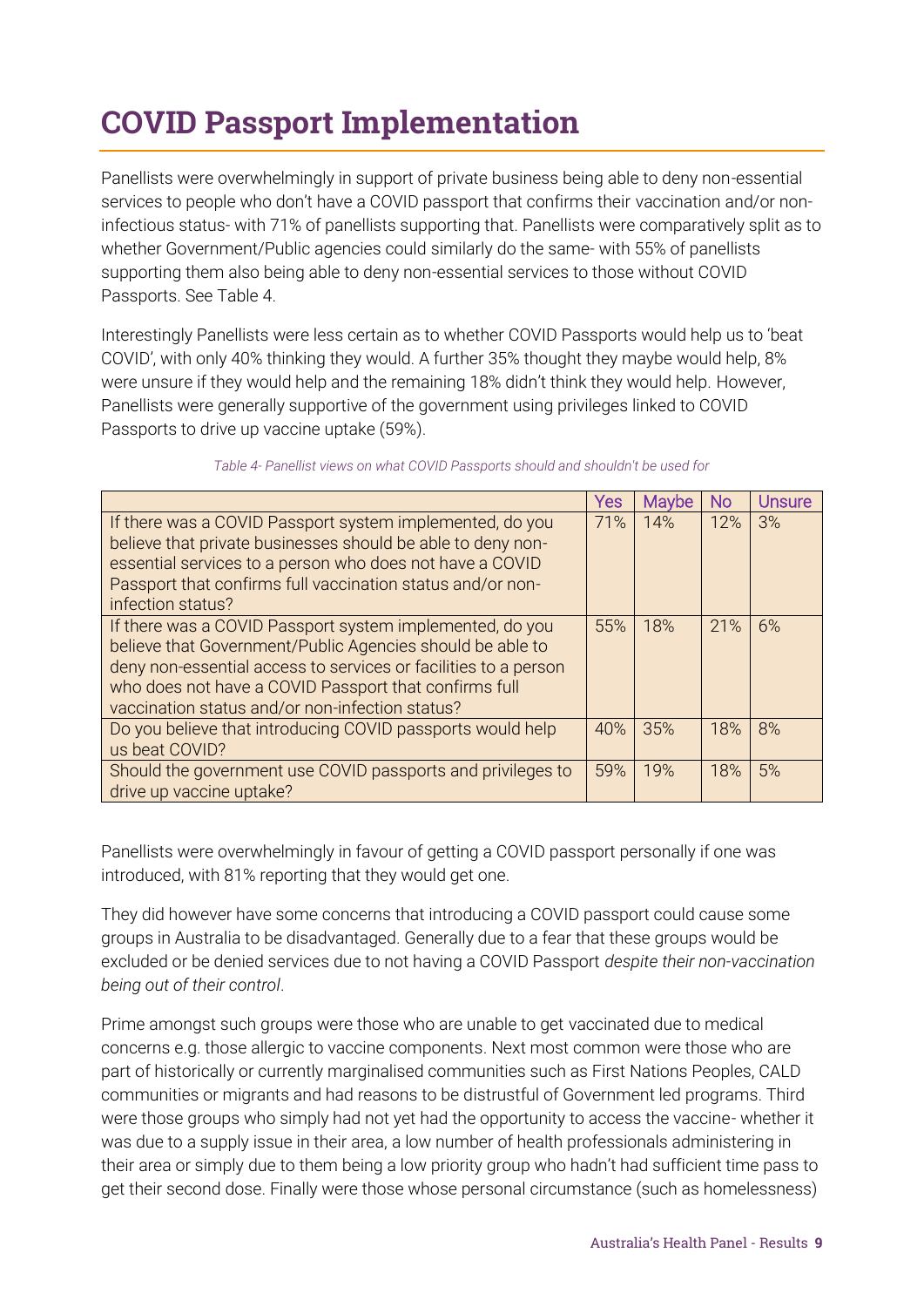or characteristics (such as low digital literacy) could prevent them from fully utilising a COVID passport.

Distinct from this was a noted lack of concern or sympathy for groups who might experience exclusion or service denial if a COVID Passport was introduced *due to their active personal choices*. While some panellists expressed disdain for anyone who held such "anti-vax" views, other panellists noted that it was well within their rights to make such choice for themselves but that choices had consequences- which in this case could justly include being denied liberties others.

This indicates that the Australian populace largely desire a COVID Passport to be implemented as tool that reliably and quickly confirms vaccination status (or medical exemption) that lets people "get on with their day-to-day lives", however they recognise that vaccination (and thus a COVID Passport) is not enough by itself to overcome COVID so other restrictions will still be needed e.g. wearing of facemasks, stay-at-home-orders. They also support businesses denying services to people who do not use a COVID Passport to demonstrate vaccination/immunity status.

However, they recognise that the implementation of any such COVID Passport needs to be done in an equitable manner where those who have valid reasons to be sceptical of Government programs or who have not been able to get fully vaccinated due to external factors e.g. local supply issues are not unfairly penalised.

*"I would be concerned about vulnerable populations generally e.g. Aboriginal and Torres Strait Islanders, remote areas, the elderly, people of non-English speaking background, people with a disability particularly intellectually disabled. Many people do not have a smartphone or internet access so hard to keep their information up to date. They also may be more vulnerable to policing and over-policing and therefore not trust such a tool and its consequences."*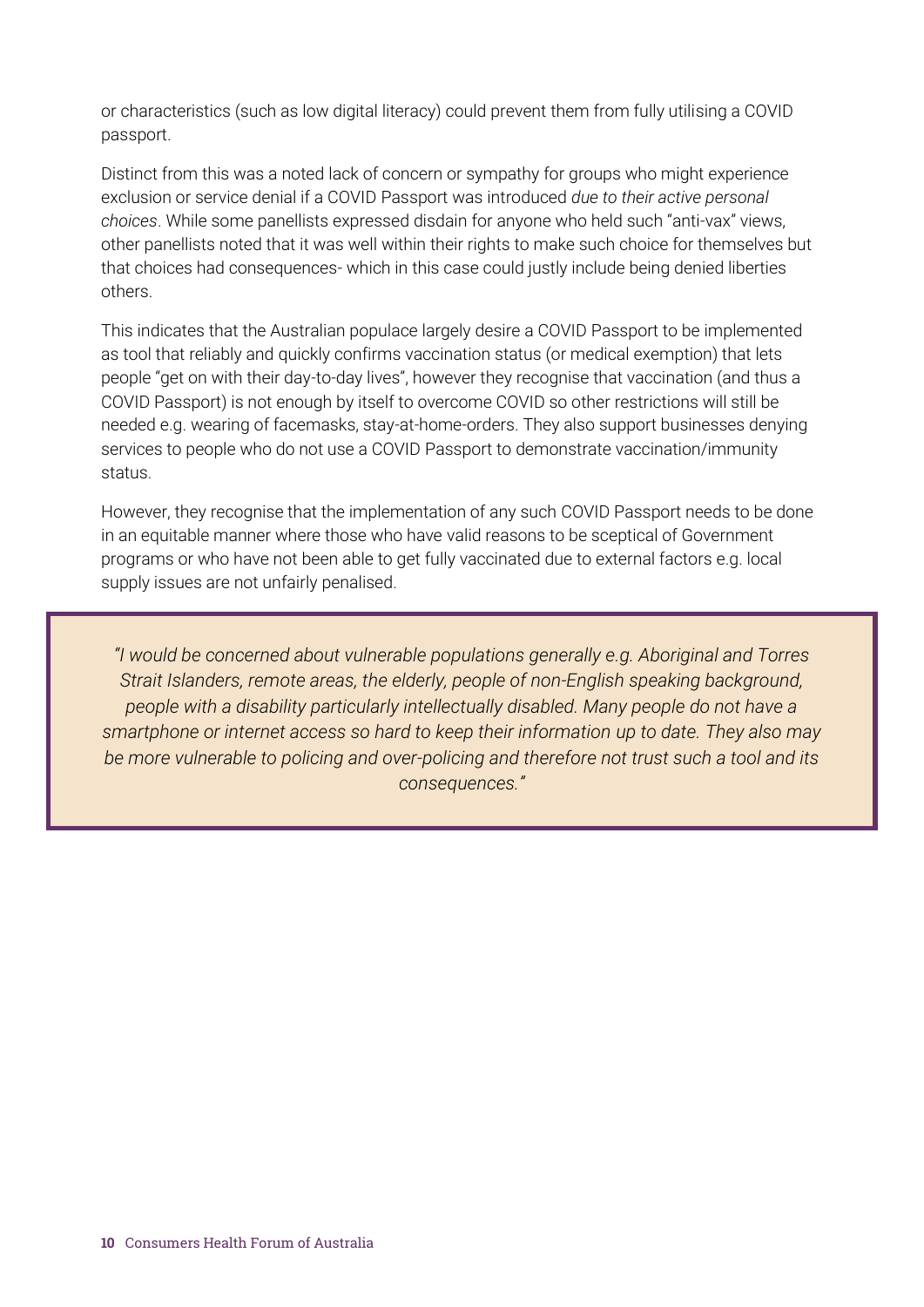### <span id="page-10-0"></span>COVID Vaccine Views

Participating panellists were highly vaccinated, above the national average, with 81% being fully vaccinated ('double dosed') and an additional 7% having received their first dose.

Panellists also generally thought that COVID vaccination should be mandatory- with only 14% saying they shouldn't be mandatory for anybody. However, Panellists were split as to *who* they should be mandatory for. 45% believed they should be mandatory for everybody, 42% for all "essential workers" including healthcare works and teachers and 37% for all customer facing roles. See Table 5 for the full breakdown.

#### *Table 5- Panellist views on if COVID vaccines should be mandatory*

| Do you believe that the COVID vaccine should be mandatory for         | % selected |
|-----------------------------------------------------------------------|------------|
| For all "essential workers" including heath care workers and teachers | 45%        |
| For everyone                                                          | 42%        |
| For all customer facing workers                                       | 37%        |
| For people in additional roles/circumstances (please specify)         | 17%        |
| For no-one                                                            | 14%        |

17% of panellists also identified other roles that they should have mandatory which included:

- People whose work involved them travelling a lot, such as transport workers, taxi drivers and delivery drivers
- People who work with travelers such as at airports, airlines or hotels
- People who work with the elderly (such as aged care), people with disabilities or people who are immunocompromised
- People who work in enforcement areas, such as police, prison workers and maritime border control.

Regarding *why* they believed vaccinations should be mandatory for those groups; the uniform theme of responses was that people in those roles had a duty to society, those they worked with or around, to ensure that they were immune from COVID and would not transmit it to others.

Regarding why they believed vaccines *shouldn't* be mandatory for everyone, common reasons included:

- "Medical concerns" Not everyone can get the vaccine due to medical concerns
- "Risk analysis"- it only seemed reasonable to require vaccines in those who are most at risk of catching and spreading it
- "Right to choose"- It is ethically dubious to force someone to undergo any kind of medical procedure against their will
- "Logistics"- It is potentially impractical to ensure and enforce that everyone does get vaccinated

This suggests there is a view in the Australian populace that while it is important to respect bodily autonomy and individual choice (while also directing resources pragmatically for something as large scale as a national COVID response), there is a duty to protect others a part of the 'social contract' which overrides that individual autonomy when the risk to others is sufficiently high, such as a global pandemic.